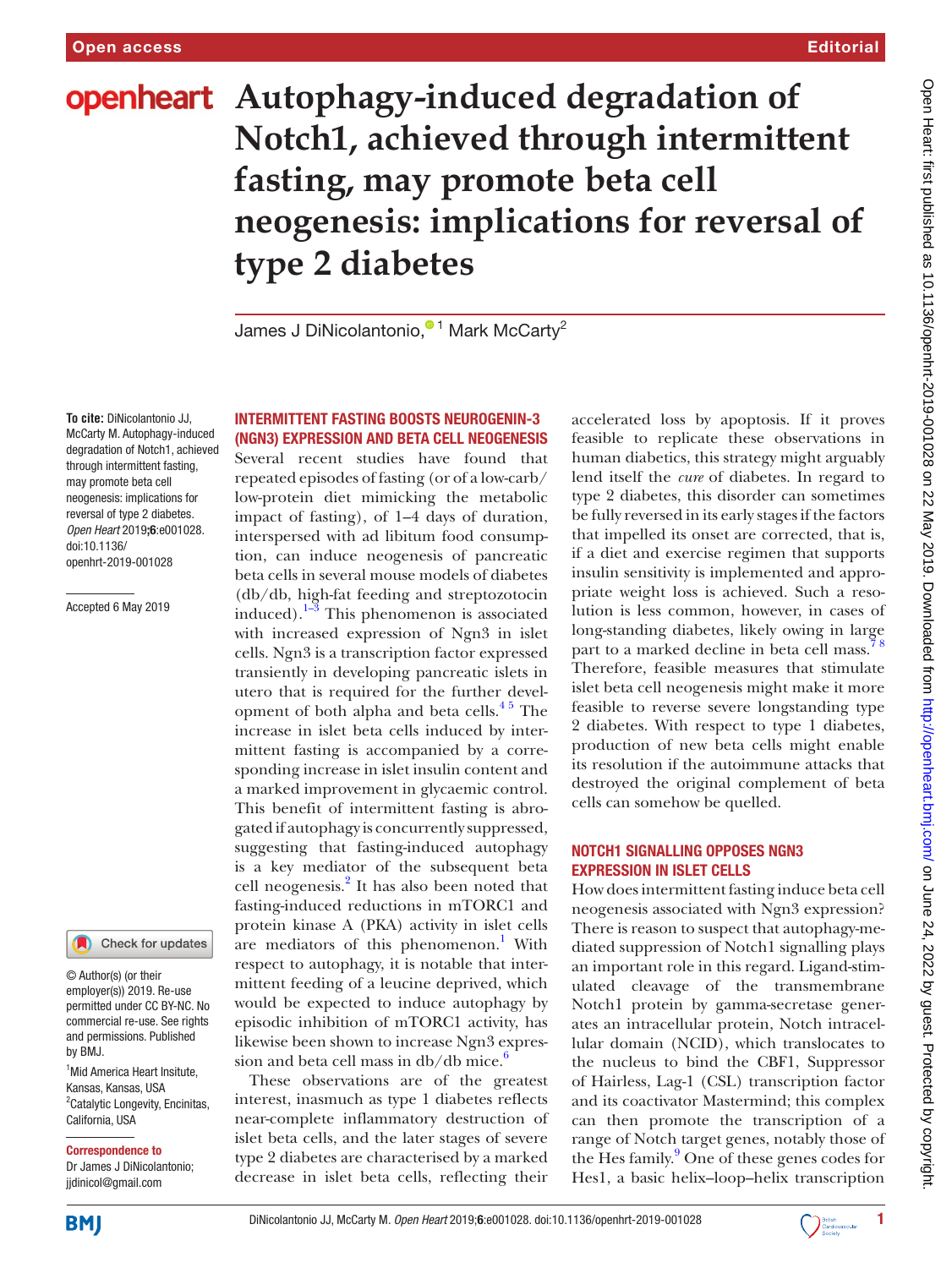factor that functions to repress transcription of the gene coding for the Ngn3 protein.<sup>10–12</sup> Notch1 signalling is constitutively active in islet cells; Dll4 on neighbouring cells serves as the activating ligand.<sup>13 14</sup> This signalling increases in mice that are obese, or in response to glucotoxicity[.15](#page-6-8) In non-obese diabetic (NOD) mice, a model for inflammation-induced diabetes, treatment with an antibody to Dll4 that blocks Notch1 signalling was found to increase islet mRNA expression of Ngn3 by 600-fold, while enhancing the production and proliferation of beta cells and increasing insulin production.<sup>13</sup> Moreover, culturing rat pancreatic acinar cells with an external domain of the Notch1 protein that inhibits Notch1 activation, triggers a burst of Ngn3 expression and induces their differentiation into immature islet cells, about 30% of which are insulin-producing beta cells.<sup>16</sup> Hence, it appears the episodic suppression of islet Notch1 signalling could be expected to boost Ngn3 expression and beta cell neogenesis.

## Macroautophagy markedly boosts Notch1 **DEGRADATION**

A peculiarity of the Notch1 protein is that macroautophagy markedly decreases its expression by enhancing its lysosomal degradation—an effect that has been demonstrated in a number of cell types. $17-21$  This effect is accompanied by a corresponding decrease in cellular NCID levels and in expression of Notch1 targets such as Hes1. This effect does *not* reflect non-specific incorporation of Notch1 into endosomes that subsequently fuse with autophagosomes; rather, for some reason, Notch1 is incorporated into autophagosome precursor vesicles, positive for ATG16L1, that subsequently participate in autophago-some formation.<sup>[17](#page-6-10)</sup>

Autophagic downregulation of Notch1 activity in uncommitted islet beta cells could therefore be expected to disinhibit transcription of the Ngn3 gene. The fact that increased protein expression of Ngn3 subsequently arises presumably reflects the fact that transcription factors capable of promoting transcription of this gene are active in these cells, at least temporarily; whether autophagy might play any role in stimulating their activity currently remains unclear. In any case, suppression of Notch1 activity seems likely to contribute importantly to renewed expression of Ngn3 in islet cells following intermittent fasting. Potentially, the refeeding periods following episodic fasts might support Ngn3's ability to reconstitute functional beta cells by enabling proliferation and suppressing apoptosis in these cells. It is important to note that Ngn3 is expressed only transiently—for several days—during islet development; it nonetheless has a long-lasting impact by triggering sustained production of other transcription factors that induce the characteristic behaviour of beta cells. $5$  Presumably, these factors then provide feedback inhibition of Ngn3 expression. These considerations explain why a transitory downregulation of Notch1 signalling and upregulation of Ngn3

expression induced by intermittent fasting could be expected to have a sustained impact on islet function.

With respect to the roles of decreased mTORC1 and PKA activities in promoting Ngn3 induction, it is well known that mTORC1 suppresses macroautophagy; it does so by conferring a phosphorylation on ULK1 that prevents its activation[.22 23](#page-6-12) Moreover, in at least some types of cells, mTORC1 increases Notch1 synthesis at the transcriptional level by upregulating STAT3 activity. $24$ PKA likewise suppresses autophagy in yeast, although it impacts on autophagy in mammalians cells is less clear.<sup>[25](#page-6-14)</sup> However, a recent report indicates that cAMP/exchange protein directly activated by cAMP (EPAC) signalling inhibits autophagy in beta cells. $^{26}$  $^{26}$  $^{26}$  Also, PKA can upregulate Notch1 signalling by enhancing the activity of gamma secretase, the protease that is required for generation of NCID. It does so, at least in part, by increasing the expression of an essential component of the gamma secretase complex,  $PEN-2.<sup>27</sup> PKA boosts transcription of the gene$  $PEN-2.<sup>27</sup> PKA boosts transcription of the gene$  $PEN-2.<sup>27</sup> PKA boosts transcription of the gene$ coding for PEN-3 via activating phosphorylation of cyclic AMP-response element-binding protein (CREB), which binds to the *PEN*-2 promoter.<sup>27 28</sup> Arguably, this might represent an effect independent of autophagy whereby fasting decreases Notch1 activity.

Fasting and dietary strategies mimicking the metabolic impact of fasting are not the only ways to boost autophagy. AMP(adenosine 5′ monophosphate)-activated kinase (AMPK) promotes autophagy by inhibiting mTORC1 via phosphorylations of TSC2 and Raptor and also by phosphorylating Ulk.[22 29](#page-6-12) In this regard, the AMPK-activating drug metformin has been shown to oppose Notch1 signalling in various contexts. $243031$  Moreover, administration of metformin to pregnant mice has been shown to amplify the prenatal increase of Ngn3 in the pancreatic islets of the fetuses and to boost the beta cell fraction of the newborn pups.<sup>32</sup> Metformin, and possibly also the phytochemical AMPK activator berberine, might thus have potential as adjuvants to intermittent fasting for promoting beta cell neogenesis.

#### Shielding beta cells from glucolipotoxicity

If it proves clinically feasible to boost islet beta cell mass in individuals with type 2 diabetes with intermittent fasting strategies, the clinical utility of this approach would evidently be blunted if ongoing glucolipotoxicity rapidly renders these new cells dysfunctional and promotes their apoptosis. Hence, dietary, drug or nutraceutical strategies that alleviate the adverse impact of elevated glucose/ free fatty acid (FFAs) on beta cell function and that moderate episodic rises in glucose and FFAs by improving the insulin sensitivity of adipocytes, hepatocytes and skeletal muscle could importantly complement measures promoting beta cell neogenesis.

As the insulin resistance associated with metabolic syndrome and visceral obesity worsens, beta cells initially compensate by multiplying and by secreting increased amounts of insulin, maintaining glycaemia at reasonably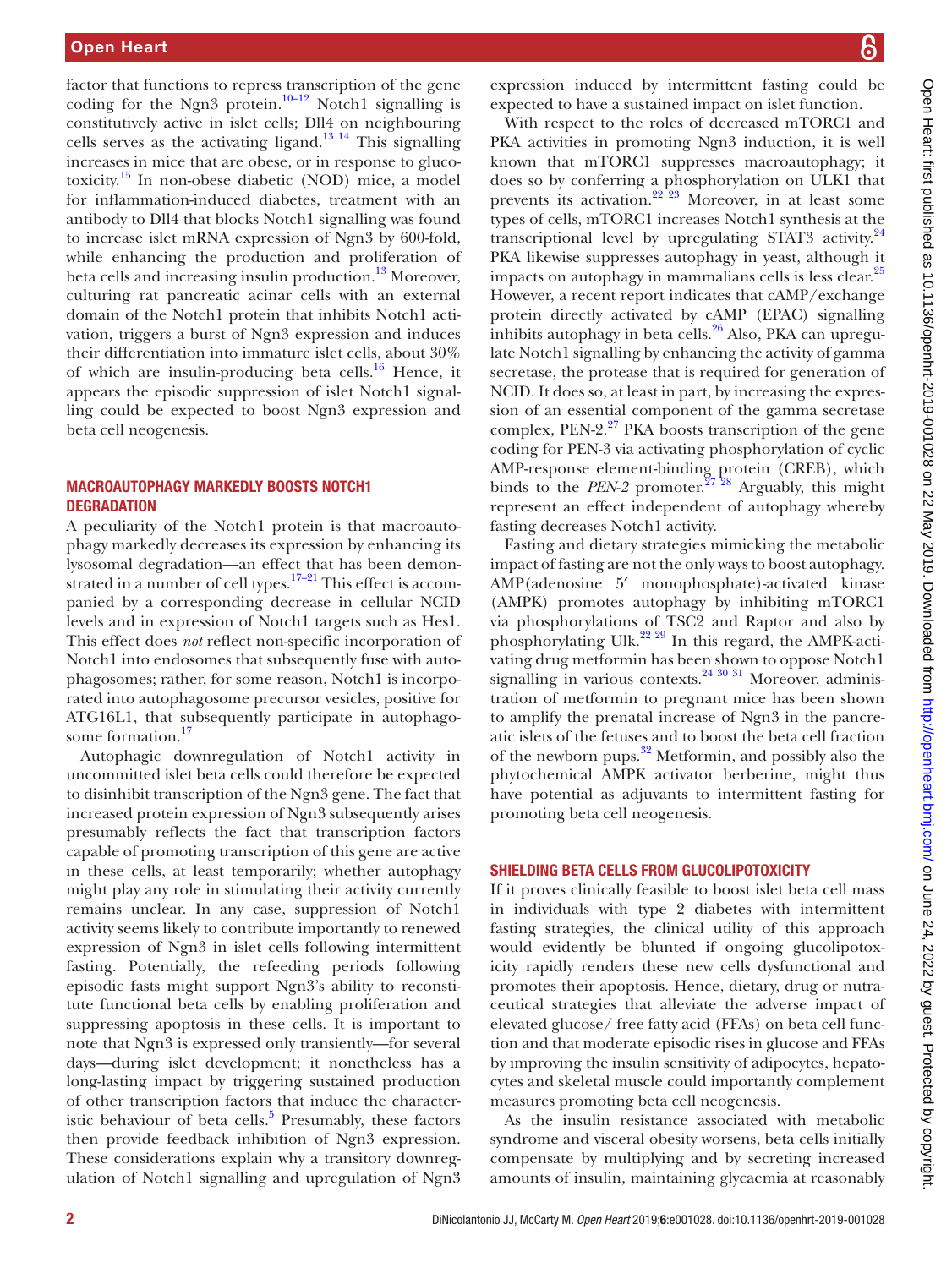normal levels. However, this adaptation often ultimately fails, as episodic exposure to elevated levels of glucose and of free fatty acids (especially saturated fatty acids) drives a dysdifferentiation of beta cells—a phenomenon known as glucolipotoxicity.<sup>33</sup> <sup>34</sup> Owing in large part to decreased expression and nuclear localisation of the PDX-1 transcription factor, as well as decreased expression of the MafA transcription factor, synthesis of both GLUT2 and glucokinase declines, leading to a disruption of glucose-stimulated insulin secretion (GSIS).<sup>35</sup> 36</sup> In healthy beta cells, the increase in glycaemia following a meal evokes a corresponding increase in beta cell uptake and oxidation of glucose, associated with an increase in beta cell ATP levels that depolarises the cell by inhibiting ATP-sensitive potassium channels; this depolarisation in turn triggers calcium influx via voltage-sensitive channels, leading to exocytosis of insulin-loaded granules.<sup>37</sup> As contrasted to hexokinase, glucokinase has a lower affinity for glucose  $(K_e=10 \text{ mM})$  and is not feedback inhibited by its product glucose-6-phosphate, so glucose oxidation and ATP production in beta cells rise as plasma glucose rises throughout the physiological range; hence, glucokinase functions as the beta cell 'glucosensor'[.38](#page-7-4) In beta cells subjected to glucotoxicity, reduced expression of both GLUT2 and glucokinase blunts the increase in glucose oxidation following a meal, such that postprandial insulin secretion fails to rise appropriately. This phenomenon is further exacerbated by a reduction in beta cell insulin synthesis, reflecting key roles for nuclear PDX-1 and MafA in promoting transcription of the insulin gene. $36$ The resultant failure of beta cells to secrete adequate amounts of insulin in response to postprandial elevations of glucose in turn leads to more sustained elevations of plasma glucose and FFAs that further exacerbate glucolipotoxicity and beta cell dysdifferentiation in a vicious cycle. Moreover, over the course of time, this situation worsens as glucolipotoxicity drives an apoptotic loss of beta cell mass.<sup>[34](#page-7-6)</sup>

#### Oxidant production drives glucolipotoxicity; cAMP and cGMP counteract it

Fortunately, however, we have gained considerable insight into how glucolipotoxicity causes beta cell dysfunction. In particular, increased oxidant production by NOX2-dependent NADPH oxidase complexes has been shown to be a key mediator in this regard. $39-45$  Glucose exposure stimulates the activity of this complex by promoting activation of Rac1, likely via upstream activation of Vav2 and the tyrosine kinase Yes. $46\frac{47}{7}$  While Rac1 activity is required for the cytoskeletal remodelling that enables second-phase release of insulin secretory granules, it also promotes assembly of active NADPH oxidase complexes. Additionally, FFA interaction with the GPR40 activates phospholipase C and protein kinase C; while this boosts GSIS, it also promotes assembly of NADPH oxidase in a manner complementary to Rac1.<sup>48 49</sup> While transitory moderate activation of beta cell NADPH oxidase

postprandially appears to aid GSIS, the sustained high activation of this complex associated with glucolipotoxicity adversely affects beta cell differentiation and func- $\frac{50}{10}$  The hydrogen peroxide stemming from increased NADPH oxidase activity boosts activation of stress-activated MAP kinases, notably JNK, by reversibly inhibiting MAP kinase phosphatase activities. $40\frac{51}{1}$  JNK, primarily by conferring serine phosphorylations on insulin receptor substrate-2, impairs autocrine insulin signalling as well as insulin-like growth factor-1 (IGF-I) signalling.<sup>52</sup> This in turn blunts Akt activation, leading to increased nuclear localisation of the FOXO1 transcription factor, which suppresses transcription of the PDX-1 gene.<sup>53–55</sup> Moreover, activated JNK promotes export of PDX-1 from the nucleus, further amplifying the loss of PDX-1 activity.<sup>56-58</sup> Glucotoxicity-triggered excessive oxidant production in beta cells also reduces transcription of the gene coding for MafA by boosting expression of  $c$ -Jun.<sup>59 60</sup> Hence, the oxidant stress triggered by glucolipotoxicity suppresses the function of both PDX-1 and MafA, crucial for effective beta cell function, and sustained activation of JNK also drives the increased beta cell apoptosis that leads to  $\cos$  of beta cell mass in progressing diabetes. $^{51}$  $^{51}$  $^{51}$ 

Whereas sustained oxidative stress can disrupt beta cell differentiation, measures that boost beta cell production of cAMP and of cGMP can aid proper beta cell differentiation and function. The trophic effects of GLP-1 and of glucose-dependent insulinotropic peptide (GIP) on beta cell function are mediated primarily by stimulation of cAMP synthesis. $61$  Acting via both PKA and the EPAC guanine nucleoside exchange factor, cAMP acutely amplifies GSIS. $62-67$  Moreover, by conferring an activating phosphorylation on the CREB transcription factor, cAMP increases the expression of IRS-2, thereby aiding insulin-mediated and IGF-I-mediated activation of Akt, which is of key importance to PDX-1 expression; CREB also promotes expression of various antiapoptotic proteins.[68–70](#page-7-19) Drugs that either boost GLP-1 production (acarbose), sustain its activity by inhibiting its proteolytic degradation by DPP4 (sitagliptin) or that directly mimic its activity (exenatide) are known to aid glycaemic control in type 2 diabetes by boosting cAMP production in beta cells[.71–73](#page-7-20) Another of the consequence of beta cell glucolipotoxicity is downregulated expression of the receptors for both GLP-1 and GIP.<sup>74</sup>

In regard to cGMP, the elevations of intracellular free calcium triggered by glucose uptake promote its production in beta cells via activation of nitric oxide synthase. Like cAMP, cGMP acts acutely to potentiate  $GSS^{\prime5}$ , and for reasons that remain rather obscure, cGMP, acting specifically via PKG-Iα, stimulates PI3K in beta cells, thereby boosting Akt activity and complementing the impact of insulin/IGF-I in this regard. $61$  cGMP also potentiates the efficacy of agents that elevate cAMP; the chief phosphodiesterase in beta cells targeting cAMP, PDE3B, is inhibitable by  $cGMP<sup>75</sup>$  It seems likely that the oxidative stress associated with glucolipotoxicity could impede cGMP production in beta cells by inducing uncoupling of nitric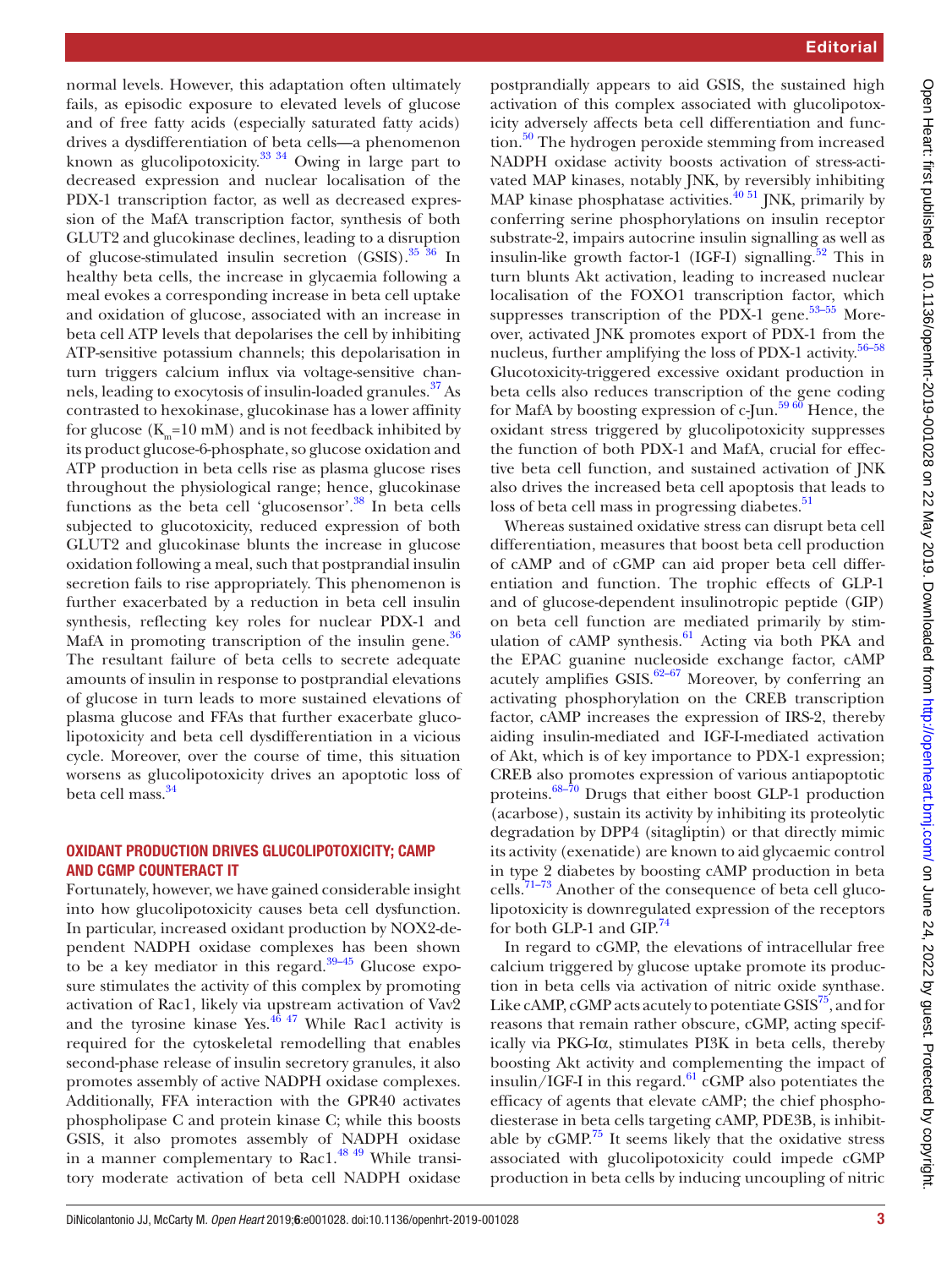oxide synthase, such as effect would also be expected to increase beta cell oxidant load.

#### Nutraceuticals and drugs have potential for opposing glucolipotoxicity

Measures that can downregulate activation of NAPDH oxidase in beta cells have evident potential for stemming glucolipotoxicity. In this regard, the unconjugated bilirubin generated intracellularly by heme oxygenase activity has been shown to inhibit Nox2-dependent NADPH oxidase activity. (Heme oxygenase cleaves heme to produce biliverdin, which is rapidly reduced to bilirubin by biliverdin reductase.) In epidemiological studies, increased plasma levels of bilirubin are associated with decreased risk for type 2 diabetes.<sup>76–78</sup> Since bilirubin is too insoluble for oral administration, Ikeda and colleagues<sup>79</sup> administered biliverdin orally to  $db/db$ mice, and demonstrated that this aided preservation of beta-cell function and PDX-1 expression, while quelling oxidant stress. While the current high cost of biliverdin renders use of this agent as a nutraceutical unfeasible, cyanobacteria such as spirulina make substantial amounts of the biliverdin metabolite phycocyanobilin (PhyCB), which they employ as a collector of light energy. Fortuitously, PhyCB, like biliverdin, is a substrate for biliverdin reductase and shares the ability of biliverdin/bilirubin to inhibit NADPH oxidase complexes.<sup>[80 81](#page-8-0)</sup> Furthermore, whether administered in free or protein-bound form, orally administered PhyCB has marked antioxidant activity, likely explaining many of the health-protective effects of oral spirulina in rodent and clinical studies.<sup>80 82-84</sup> Hence, it has been proposed that oral administration of spirulina or of PhyCB-enriched spirulina extracts may have potential for protecting beta cells from glucolipotoxicity.<sup>85</sup> PhyCB may also have potential for preventing diabetic complications, independent of its influence on glucose control; in this regard, increased plasma bilirubin predicts lower risk for complications in diabetics.<sup>86 87</sup>

Beta cell expression of enzymes and peptides that clear hydrogen peroxide or that reverse oxidant-mediated modifications of cysteine residues can be amplified with phase 2-inducing nutraceuticals, such as lipoic acid or ferulic acid.<sup>88</sup> Indeed, studies in rodents and in cell cultures have found that these agents can favourably influence the function of beta cells exposed to high-glucose or pro-oxidant toxins.<sup>89-92</sup>

One of the key effects of phase 2 inducers is to upregulate the enzyme rate limiting for glutathione synthesis, γ-glutamyl cysteine ligase.<sup>93 94</sup> In addition to acting as a prominent intracellular scavenging antioxidant, glutathione functions to promote catabolism of hydrogen peroxide and to reverse its oxidising effects on proteins, thereby opposing many proinflammatory effects of oxidative stress. $95-97$  Since cysteine availability is also rate limiting for glutathione production, supplementation with NAC is a clinically effective strategy for boosting

tissue glutathione levels, particularly in the elderly in whom glutathione levels tend to be depressed. $98-100$ Hence, it is not surprising that feeding NAC helps to prevent or slow the deterioration of glucose tolerance and loss of effective beta cell function in Zucker diabetic fatty rats and  $db/db$  mice.<sup>101 102</sup> However, part of this benefit might be mediated by increased islet production of hydrogen sulfide  $(H_2S)$ , for which cysteine is also the key precursor.<sup>103</sup>  $H_2S$ , although it can downregulate GSIS in healthy islets, exerts an antiglucotoxic effect on beta cells, apparently by suppressing the expression or interfering with the function of thioredoxin-interacting protein (Txnip); the latter is known to play a key mediating role in glucotoxicity[.104–108](#page-8-10)

Txnip expression is elevated in diabetic beta cells and promotes glucolipotoxicity by opposing the antioxidant effects of thioredoxin.[107](#page-8-11) This elevated expression reflects, at least in part, activation of the transcription factor carbohydrate response element-binding protein (ChREBP) by increased beta cell glucose metabolism; ChREBP binds to the promoter of the Txnip gene and boosts its transcription.[109](#page-8-12) However, the transcriptional activity of ChREBP can be opposed by AMPK), the key target of the antidiabetic agents metformin and berberine.<sup>[110 111](#page-8-13)</sup> Hence, in addition to quelling excessive hepatic glucose output, metformin and berberine can aid diabetic control by opposing beta cell Txnip activity and hence countering glucotoxicity.<sup>[112 113](#page-8-14)</sup>

As noted above, acarbose, DPP4 inhibitors and GLP-1 receptor agonists, which function to increase GLP-1 signalling in beta cells, can be employed to boost beta cell cAMP levels. Exenatide therapy, as opposed to insulin therapy, has a more favourable impact on beta cell function over 3 years of follow-up. $^{114}$   $^{115}$  Recent evidence indicates that oral arginine can potentiate meal-evoked GLP-1 secretion in mice and humans; whether citrul-line shares this property remains to be determined.<sup>[114 116](#page-8-15)</sup> Slowly digested (lente) carbohydrate and certain probiotics may also promote increased GLP-1 secretion.<sup>7</sup>

With respect to cGMP, supraphysiological concentrations of the B vitamin biotin (roughly two orders of magnitude above the physiological range) are capable of directly activating soluble guanylate cyclase.<sup>[117 118](#page-8-16)</sup> Since biotin's maximal impact in this regard is moderate (2–3 fold increase over basal activity, whereas nitric oxide can increase its activity dose dependently up a to hundred fold), high-dose biotin tends to be well tolerated; indeed, intakes of 100 mg daily or more are feasible in children with biotin-responsive genetic disorders. Systemic activation of guanylate cyclase with high-dose oral biotin has been demonstrated in spontaneously hypertensive rats without evident toxicity.<sup>[119](#page-8-17)</sup> These considerations likely explain why high-dose biotin has shown trophic effects on beta cells in vitro and in rodents.<sup>120–125</sup> Moreover, it has been reported to aid glycaemic control both in animal models of diabetes and in diabetic patients, although favourable impacts on hepatocyte function also contribute in this regard.<sup>126-128</sup>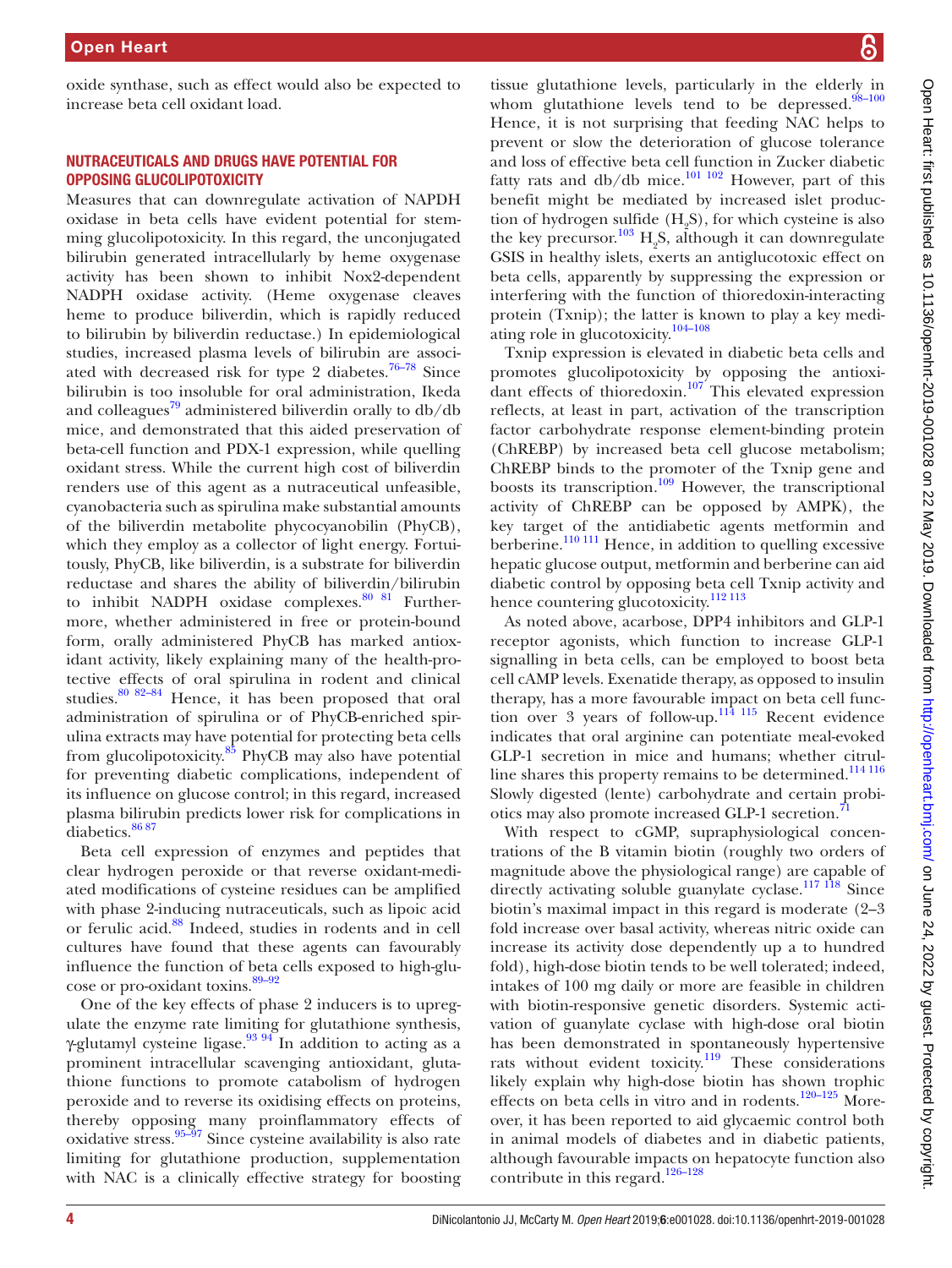The oxidative stress associated with glucolipotoxicity in beta cells might be expected to uncouple nitric oxide synthase, impairing endogenous production of nitric oxide (NO)/cGMP and increasing oxidant load. Nonetheless, it appears that this possibility has received little research attention. However, uncoupling of nitric oxide synthase has been demonstrated in the islets of healthy ageing rats; one would expect this phenomenon to be accentuated in individuals with diabetes. $129$  Supplementation with arginine or citrulline can counteract the NO synthase uncoupling induced by asymmetric dimethylarginine (ADMA); in young rats that are the offspring of diabetic mothers, arginine supplementation boosts subnormal NO production in their islets as well as Akt phosphorylation and PDX-1 expression.<sup>130 131</sup> In prospective epidemiology, increases in plasma arginine or in arginine/ADMA ratio predict lower risk for type 2 diabetes.<sup>[132](#page-9-2)</sup> Like PhyCB, supplemental citrulline, which raises plasma and tissue levels of arginine more effectively than arginine supplementation does, may have potential for prevention of diabetic complications. $86$  Whether high-dose folate might reverse NO synthase uncoupling induced by peroxynitrite in beta cells has not yet been studied.<sup>133'134</sup>

Supplemental zinc modestly improves glycaemic control in type 2 diabetes, as confirmed by meta-analysis of placebo-controlled studies; average reduction of HbA1c was  $0.54\%$ .<sup>135 136</sup> Although zinc has the potential to upregulate insulin signalling via inhibition of protein tyrosine phosphatase-1B, recent research in fat-fed insulin-resistant mice suggests that a potentiation of beta cell GSIS is primarily responsible for the favourable impact of zinc on diabetic glycaemic control.<sup>137</sup> Notably, this effect is also seen in healthy chow-fed mice, so it does not appear to reflect opposition to glucolipotoxicity. A possible explanation for zinc's upregulatory impact on GSIS is at hand. Insulin granules contain also ATP and zinc, which are released into the extracellular space when insulin is secreted. ATP, via stimulation of P2X receptors—most notably P2X(3) in human islets—induces an influx of cations that depolarises the beta cell membrane, thereby inducing further influx of calcium via voltage-sensitive channels.<sup>138</sup> Although zinc does not directly activate P2X receptors, it potentiates their response to ATP[.139 140](#page-9-7) Hence, when beta cells are relatively high in zinc, this positive feedback mechanism amplifying GSIS should be more meaningful. While there is no reason at present to suspect that zinc counteracts the adverse effect of hyperglycaemia on beta cell differentiation, zinc might be indirectly beneficial in this regard by modestly aiding glycaemic control.

#### Plant-based diets for diabetes prevention and **THERAPY**

As noted, glucolipotoxicity can also be minimised by measures that improve tissue insulin sensitivity, decrease hepatic glucose output and lessen postprandial elevations of glucose and FFAs. Standard therapies such as metformin and pioglitazone evidently have utility in this regard.

The muscle and hepatic insulin resistance associated with increased visceral adiposity results, at least large part, from exposure of muscle fibres and hepatocytes to FFAs in excess of metabolic need. Saturated fatty acids, in particular, are prone to give rise to proinflammatory mediators such as diacylglycerol and ceramide and can also trigger inflammatory signalling by interacting with fetuin A to stimulate Toll-like receptor 4. This signalling compromises insulin responsiveness by conferring inhibitory phosphorylations on IRS-1 and other mediators of the insulin signal.

This excessive FFA exposure stems largely from improper function of hypertrophied, insulin-resistance adipocytes. Properly functioning adipocytes are crucially important to metabolic health. After a fat-rich meal, they efficiently store chylomicron triglycerides; then, during fasting metabolism, when glucose and insulin levels are relatively low, they release FFA in response to metabolic need. That is how adipocytes function in women with gynoid obesity who maintain good insulin sensitivity. However, the hypertrophied insulin-resistant adipocytes associated with metabolic syndrome, while they cleave chylomicron triglycerides effectively following a fatty meal, fail to store the derived FFAs efficiently, resulting in excessive flux of FFAs into liver and muscle when glucose and insulin levels are high and FFA oxidative is suppressed. Conversely, when the body's tissues need FFA as metabolic fuel, these dysfunctional adipocytes fail to adequately upregulate FFA release in response to elevated catecholamines and low insulin, which is why they remain hypertrophied.

These considerations help to explain the utility of a plant-based diet, low in saturated fat, for preventing or reversing tissue insulin resistance. Plant-based diets are usually characterised by a low ratio of saturated to unsaturated fat, and if they exclude the few types of oil high in saturates (eg, palm oil and coconut oil), postprandial overexposure of tissues to saturated fatty acids will be minimised. Moreover, the fraction of saturated fatty acids in stored in adipocytes will be relatively low, so that tissue exposure to saturated FFAs throughout the day will be moderated.

Indeed, clinical studies show that a low-fat plant-based diet, in ad libitum amounts, favourably influences insulin sensitivity and, in obese subjects, improves beta cell function; in the long term, such a diet also tends to promote appropriate weight loss. $141-143$  Such a diet appears to be superior to conventional diabetes diets with respect to glycaemic control, weight loss and modulation of cardiovascular risk factors.[144–146](#page-9-9) Choosing foods relatively low in glycaemic index (owing to structural intactness and/ or high content of amylose, soluble fibre or resistant starch) has been shown to amplify the weight loss—and, consequently, the improvement in glycaemic control achieved with such diets. $147$  An epidemiological study in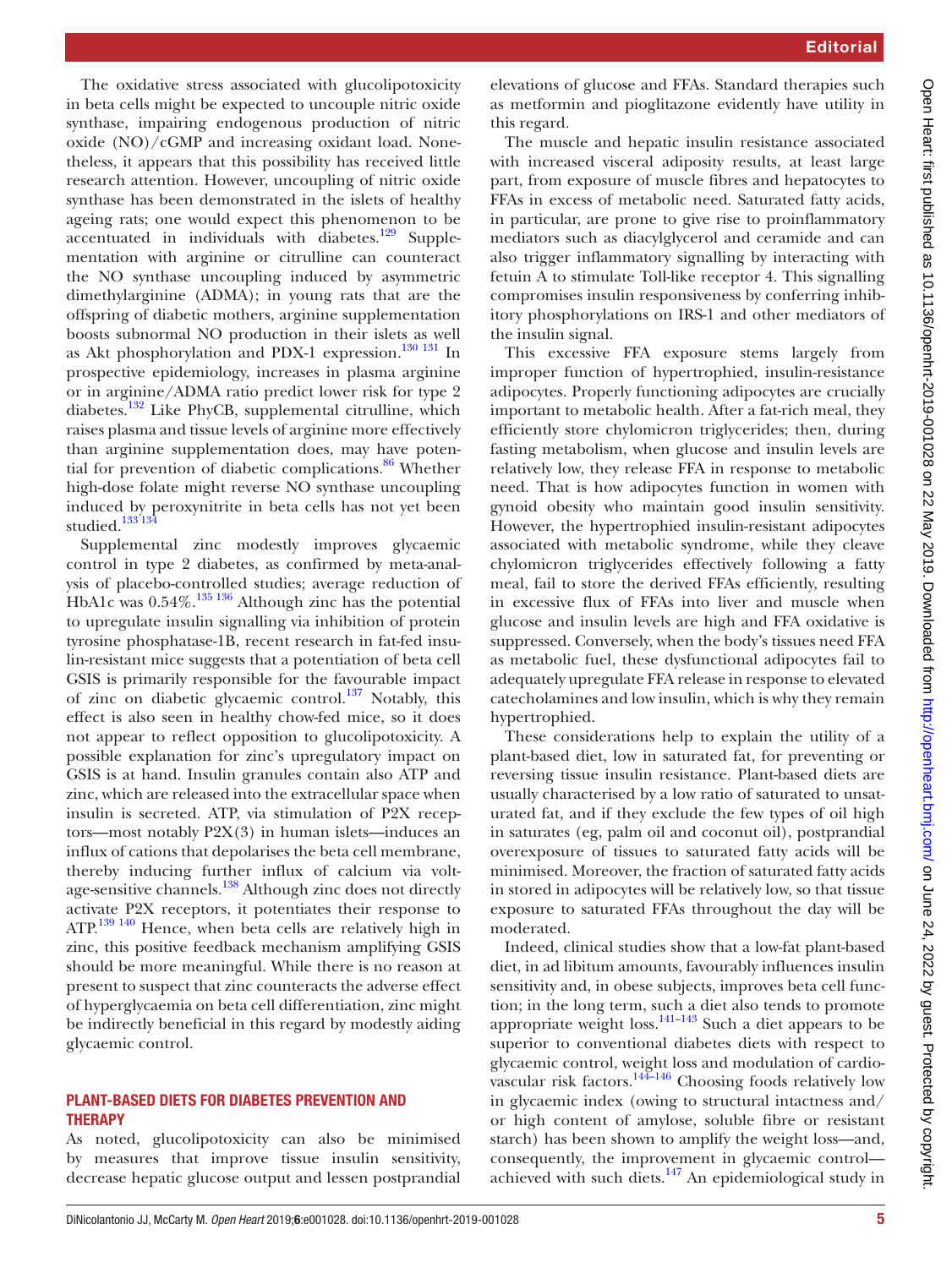Loma Linda found that long-term vegans were at substantially lower risk for diabetes than omnivores, independent of their body mass index (BMI).<sup>[148](#page-9-11)</sup> Whereas vegans were about only 40% as likely to become diabetic as omnivores after adjustment for BMI, this may represent overadjustment, as vegans tend to have lower BMIs owing to their diets; when BMI was not corrected for, risk for diabetes found to be  $25\%$  that of omnivores.<sup>[148](#page-9-11)</sup>

Plant-based diets also tend to be relatively low certain essential amino acids, and this triggers hepatic signalling that promotes leanness, insulin sensitivity and proper beta cell function.<sup>[149](#page-9-12)</sup> A moderate degree of essential amino acid restriction, by activating the GCN2 kinase, promotes increased hepatic production of fibroblast growth factor 21 (FGF21), which in turn stimulates increased production of adiponectin by adipocytes. $\frac{149}{150}$  The latter acts on both skeletal muscle and the liver to promote insulin sensitivity and FFA oxidation and also opposes hepatic steatosis.<sup>151-155</sup> Moreover, FGF21 acts directly on beta cells to boost Akt activity and improves GSIS in diabetic mice.[156 157](#page-9-14) In conjunction the low saturated/unsaturated ratio of dietary fat, these phenomena likely explain the markedly favourable impact of plant-based diets on risk for diabetes and diabetes control, and FGF21 may be a mediator of the characteristic relative leanness of vegans; FGF21 acts to counterweight gain in rodent models of obesity[.158](#page-9-15)

As is well known, aerobic exercise training can aid weight control and can promote insulin sensitivity in the muscle groups that are exercised. A single exercise session, via AMPK activation, enhances insulin sensitivity of the exercised muscles for up to 48 hours; exercise training induces a more durable improvement in this regard that may reflect, in part, increased mitochondrial biogenesis[.159–161](#page-9-16)

#### Nutraceutical support of insulin sensitivity

Certain nutraceuticals also have potential for improving tissue insulin sensitivity in the context of metabolic syndrome. Glycine can act on adipocytes to improve their insulin sensitivity and boost their production of adiponectin.<sup>162 163</sup> There is reason to suspect that the bilirubin-mimetic PhyCB may exert comparable effects by downregulating activation of NADPH oxidase in hyper-trophied adipocytes.<sup>[164](#page-9-18)</sup> The muscle insulin resistance evoked by fatty diets in rodents has recently been reported to be mediated by NOX2-dependent NADPH oxidase activity, so PhyCB might also act directly on muscle fibres to promote insulin sensitivity.<sup>[165](#page-9-19)</sup> In the elderly, in whom tissue levels of carnitine tend to be diminished, supplemental carnitine may boost mitochondrial biogenesis in muscle fibres, aiding their capacity to oxidise FFAs and thereby ward off insulin resistance<sup>166</sup>, and berberine, via activation of AMPK, can be expected to mimic metformin's ability to quell excessive hepatic glucose output and protect beta cells from glucolipotoxicity.

Arguably, the goal in diabetes reversal therapy should be to transition individuals with diabetes to a state in which glycaemic control can be normalised without concurrent drug therapy, entailing compliance with a diabetes-preventive diet and exercise programme, and possibly employment of certain nutraceuticals that aid prevention/control of diabetes and reduce risk for other important pathologies.

#### Breaking the vicious cycle of glucolipotoxicity with prolonged fasting

Whereas intermittent fasting protocols may prove useful for boosting beta cell mass in individuals with diabetes, a prolonged fast, by restoring normoglycaemia for the duration of the fast, can be expected to improve beta cell function by alleviation of glucolipotoxicity.<sup>167</sup> Thus, when protein-sparing fasts or very-low-calorie diets have been employed to achieve weight loss in individuals with diabetes, the resulting improvement in beta cell function has been found to be more substantial than that attributable to achieved weight loss alone.<sup>168-174</sup> If patients are then transitioned to a diabetes-preventive diet, while receiving nutraceuticals and drugs that shield beta cells from glucotoxicity, it might be feasible to conserve the improvements in beta cell function observed during the fast, effectively reversing diabetes. This strategy would be less likely to succeed in patients with long-term diabetes whose beta cell mass is substantially diminished. In such patients, previous use of intermittent fasting protocols to boost beta cell mass—presuming that this strategy proves workable in humans—might greatly improve chances for successful reversal of diabetes.

## Towards a practical strategy for reversing type 2 **DIABETES**

In light of the recent revelation that intermittent fasting can induce beta cell neogenesis in rodents, it seems likely that repeated bouts of induced autophagy, by episodically suppressing Notch1 signalling and thereby promoting temporary expression of Ngn3, can drive the generation of new beta cells in the pancreas. Presumably that this finding can be replicated clinically, the way may then be open to reversing type 2 diabetes in patients who have enough discipline and commitment to adopt a lifestyle that would have prevented diabetes in the first place.

As a first step, patients should adopt and practise a diabetes-preventive lifestyle, preferably, a plant-based diet avoiding oils rich in saturated fats, consisting primarily of whole foods, complemented with a regular exercise programme that is practical for the patient on a continuing basis. This should achieve some initial weight loss, while improving insulin sensitivity, and diminishing the fraction of saturated fats in the body's fat stores. In some patients whose diabetes is of recent origin, this in itself may prove sufficient for diabetes reversal over the course of time.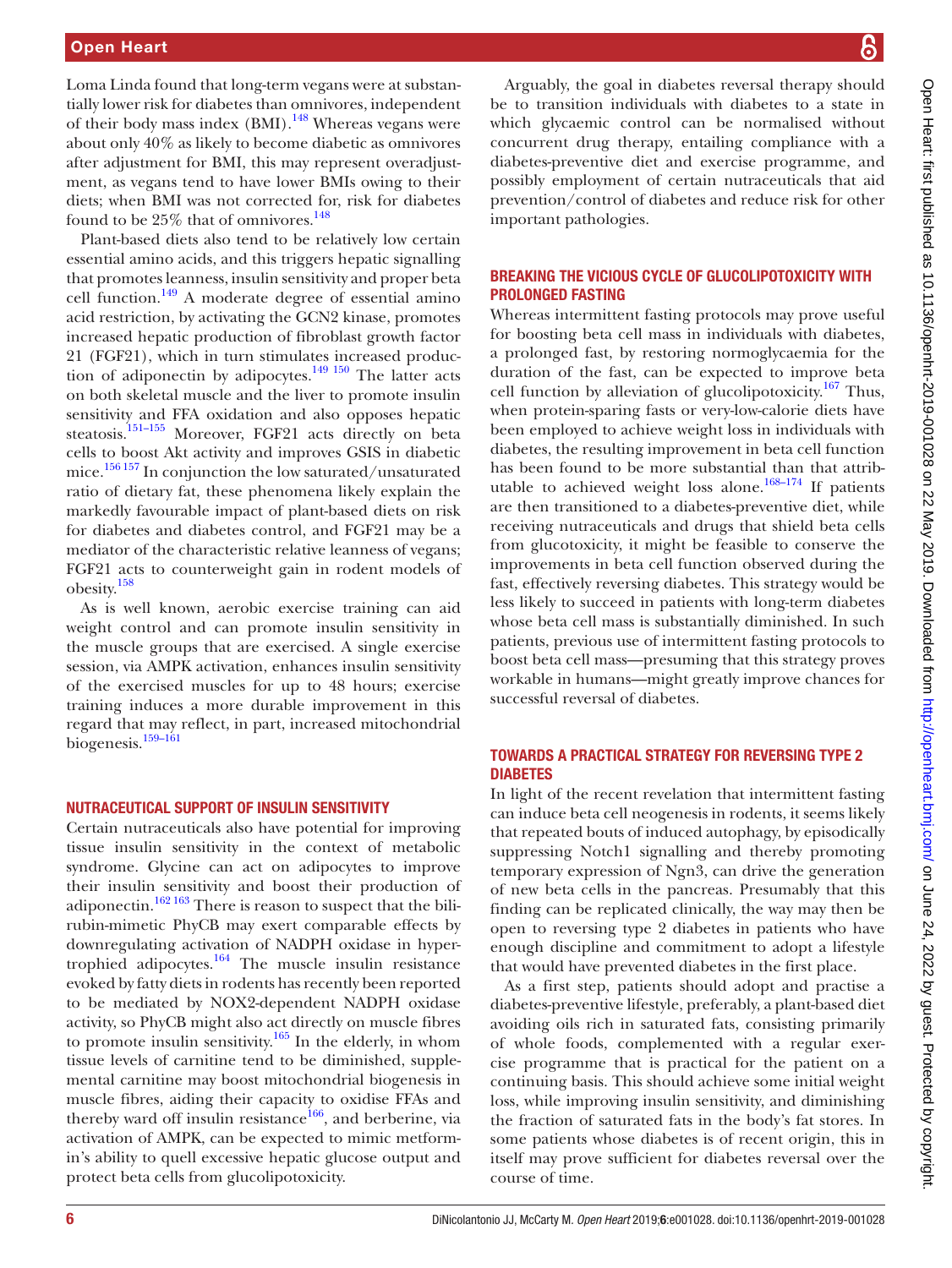In those who fail to respond optimally to lifestyle modification alone, an intermittent fasting (or fasting mimetic) protocol can be implemented to boost islet beta cell mass. When the transition back to a health-protective diet is made, nutraceutical and drug measures can be implemented that shield the nascent and pre-existing beta cells from the impact of glucolipotoxicity, so that they retain good functional capacity. These measures should be designed to inhibit islet oxidative stress (spirulina or PhyCB-enriched spirulina extracts, a phase 2 inducer such as lipoic or ferulic acid, NAC, metformin or berberine) and support production of both cAMP and cGMP in beta cells (sitagliptin, high-dose biotin and citrulline). Zinc supplementation might also be employed, as this potentiates GSIS.

If these measures fail to achieve diabetes reversal, a modified fast of several weeks' duration could be implemented—while continuing the beta cell-shielding measures—to expose beta cells to a prolonged period of normoglycaemia, during which they should achieve a more normal functional capacity, with restored expression of GLUT2, glucokinase and insulin. If this improvement is sufficient, it may then be possible to achieve normal glycaemic control after transition back to a diabetes-preventive diet and lifestyle.

The ultimate goal should be to achieve normal control of glycaemia without drugs, maintained by compliance with a diabetes-preventive diet and lifestyle, and the use of nutraceutical that help to stave off return of diabetes and provide protection from other important pathologies.

Contributors All authors contributed to the final manuscript.

**Funding** The authors have not declared a specific grant for this research from any funding agency in the public, commercial or not-for-profit sectors.

Competing interests JJD is author of *The Salt Fix*, *Superfuel* and *The Longevity Solution*. MM is an owner of a nutraceutical company and coinventor and co-owner of a US patent covering nutraceutical uses of phycocyanobilin oligopeptides derived from cyanobacteria such as spirulina.

Patient consent for publication Not required.

**Provenance and peer review** Not commissioned; internally peer reviewed.

Open access This is an open access article distributed in accordance with the Creative Commons Attribution Non Commercial (CC BY-NC 4.0) license, which permits others to distribute, remix, adapt, build upon this work non-commercially, and license their derivative works on different terms, provided the original work is properly cited, appropriate credit is given, any changes made indicated, and the use is non-commercial. See: <http://creativecommons.org/licenses/by-nc/4.0/>.

#### <span id="page-6-0"></span>**References**

- 1. Cheng C-W, Villani V, Buono R, *et al*. Fasting-Mimicking diet promotes Ngn3-Driven β-cell regeneration to reverse diabetes. *[Cell](http://dx.doi.org/10.1016/j.cell.2017.01.040)* 2017;168:775–88.
- <span id="page-6-2"></span>2. Liu H, Javaheri A, Godar RJ, *et al*. Intermittent fasting preserves beta-cell mass in obesity-induced diabetes via the autophagylysosome pathway. *[Autophagy](http://dx.doi.org/10.1080/15548627.2017.1368596)* 2017;13:1952–68.
- 3. Wei S, Han R, Zhao J, *et al*. Intermittent administration of a fastingmimicking diet intervenes in diabetes progression, restores β cells and reconstructs gut microbiota in mice. *[Nutr Metab](http://dx.doi.org/10.1186/s12986-018-0318-3)* 2018;15.
- <span id="page-6-1"></span>4. Rukstalis JM, Habener JF. Neurogenin3: a master regulator of pancreatic islet differentiation and regeneration. *[Islets](http://dx.doi.org/10.4161/isl.1.3.9877)* 2009;1:177–84.
- <span id="page-6-11"></span>5. Zhu Y, Liu Q, Zhou Z, *et al*. Pdx1, neurogenin-3, and MafA: critical transcription regulators for beta cell development and regeneration. *[Stem Cell Res Ther](http://dx.doi.org/10.1186/s13287-017-0694-z)* 2017;8.
- <span id="page-6-3"></span>6. Wei S, Zhao J, Wang S, *et al*. Intermittent administration of a leucine-deprived diet is able to intervene in type 2 diabetes in db/ db mice. *[Heliyon](http://dx.doi.org/10.1016/j.heliyon.2018.e00830)* 2018;4:e00830.
- <span id="page-6-4"></span>7. Kaneto H, Matsuoka T-aki, Kimura T, *et al*. Appropriate therapy for type 2 diabetes mellitus in view of pancreatic β-cell glucose toxicity: "the earlier, the better". *[J Diabetes](http://dx.doi.org/10.1111/1753-0407.12331)* 2016;8:183–9.
- 8. Kimura T, Obata A, Shimoda M, *et al*. Protective effects of the SGLT2 inhibitor luseogliflozin on pancreatic β-cells in *db/db* mice: The earlier and longer, the better. *[Diabetes Obes Metab](http://dx.doi.org/10.1111/dom.13400)* 2018;20:2442–57.
- <span id="page-6-5"></span>9. Hori K, Sen A, Artavanis-Tsakonas S. Notch signaling at a glance. *[J](http://dx.doi.org/10.1242/jcs.127308)  [Cell Sci](http://dx.doi.org/10.1242/jcs.127308)* 2013;126:2135–40.
- <span id="page-6-6"></span>10. Sumazaki R, Shiojiri N, Isoyama S, *et al*. Conversion of biliary system to pancreatic tissue in Hes1-deficient mice. *[Nat Genet](http://dx.doi.org/10.1038/ng1273)* 2004;36:83–7.
- 11. Salama-Cohen P, Arevalo M-A, Grantyn R, *et al*. Notch and NGF/ p75NTR control dendrite morphology and the balance of excitatory/ inhibitory synaptic input to hippocampal neurones through neurogenin 3. *[J Neurochem](http://dx.doi.org/10.1111/j.1471-4159.2006.03783.x)* 2006;97:1269–78.
- 12. Fukuda A, Kawaguchi Y, Furuyama K. Ectopic pancreas formation in Hes1-knockout mice reveals plasticity of endodermal progenitors of the gut, bile duct, and pancreas. *[J Clin Invest](http://dx.doi.org/10.1172/JCI27704)* 2006;116:1484–93.
- <span id="page-6-7"></span>13. Billiard F, Karaliota S, Wang B, *et al*. Delta-like Ligand-4-Notch signaling inhibition regulates pancreatic islet function and insulin secretion. *[Cell Rep](http://dx.doi.org/10.1016/j.celrep.2017.12.076)* 2018;22:895–904.
- 14. Mirtschink P, Chavakis T. The missed Notch to bring down diabetes. *[Trends Endocrinol Metab](http://dx.doi.org/10.1016/j.tem.2018.03.011)* 2018;29:448–50.
- <span id="page-6-8"></span>15. Bartolome A, Zhu C, Sussel L, *et al*. Notch signaling dynamically regulates adult β cell proliferation and maturity. *[J Clin Invest](http://dx.doi.org/10.1172/JCI98098)* 2019;129:268–80.
- <span id="page-6-9"></span>16. Baeyens L, Bonné S, Bos T, *et al*. Notch signaling as gatekeeper of rat Acinar-to-β-Cell conversion in vitro. *[Gastroenterology](http://dx.doi.org/10.1053/j.gastro.2009.01.047)* 2009;136:1750–60.
- <span id="page-6-10"></span>17. Wu X, Fleming A, Ricketts T, *et al*. Autophagy regulates notch degradation and modulates stem cell development and neurogenesis. *[Nat Commun](http://dx.doi.org/10.1038/ncomms10533)* 2016;7.
- 18. Li BO, Duan P, Li C, *et al*. Role of autophagy on bone marrow mesenchymal stem-cell proliferation and differentiation into neurons. *[Mol Med Rep](http://dx.doi.org/10.3892/mmr.2015.4673)* 2016;13:1413–9.
- 19. Zeng J, Jing Y, Shi R, *et al*. Autophagy regulates biliary differentiation of hepatic progenitor cells through Notch1 signaling pathway. *[Cell Cycle](http://dx.doi.org/10.1080/15384101.2016.1181234)* 2016;15:1602–10.
- 20. Ahn J-S, Ann E-J, Kim M-Y, *et al*. Autophagy negatively regulates tumor cell proliferation through phosphorylation dependent degradation of the Notch1 intracellular domain. *[Oncotarget](http://dx.doi.org/10.18632/oncotarget.12986)* 2016;7:79047–63.
- 21. Choi HK, Yuan H, Fang F, *et al*. *Tsc1* Regulates the Balance Between Osteoblast and Adipocyte Differentiation Through Autophagy/Notch1/β-Catenin Cascade. *[J Bone Miner Res](http://dx.doi.org/10.1002/jbmr.3530)* 2018;33:2021–34.
- <span id="page-6-12"></span>22. Kim J, Kundu M, Viollet B, *et al*. AMPK and mTOR regulate autophagy through direct phosphorylation of ULK1. *[Nat Cell Biol](http://dx.doi.org/10.1038/ncb2152)* 2011;13:132–41.
- 23. Castets P, Rüegg MA. MTORC1 determines autophagy through ULK1 regulation in skeletal muscle. *[Autophagy](http://dx.doi.org/10.4161/auto.25722)* 2013;9:1435–7.
- <span id="page-6-13"></span>24. Li H, Lee J, He C, *et al*. Suppression of the mTORC1/STAT3/Notch1 pathway by activated AMPK prevents hepatic insulin resistance induced by excess amino acids. *[Am J Physiol Endocrinol Metab](http://dx.doi.org/10.1152/ajpendo.00202.2013)* 2014;306:E197–E209.
- <span id="page-6-14"></span>25. Stephan JS, Yeh Y-Y, Ramachandran V, *et al*. The TOR and PKA signaling pathways independently target the Atg1/Atg13 protein kinase complex to control autophagy. *[Proc Natl Acad Sci U S A](http://dx.doi.org/10.1073/pnas.0903316106)* 2009;106:17049–54.
- <span id="page-6-15"></span>26. Chu KY, O'Reilly L, Mellett N, *et al*. Oleate disrupts cAMP signaling, contributing to potent stimulation of pancreatic beta-cell autophagy. *J Biol Chem* 2018.
- <span id="page-6-16"></span>27. Angulo-Rojo C, Manning-Cela R, Aguirre A, *et al*. Involvement of the Notch pathway in terminal astrocytic differentiation: role of PKA. *[ASN Neuro](http://dx.doi.org/10.1042/AN20130023)* 2013;5:e00130.
- 28. Wang R, Zhang Y-w, Sun P, *et al*. Transcriptional Regulation of PEN-2, a Key Component of the -Secretase Complex, by CREB. *[Mol](http://dx.doi.org/10.1128/MCB.26.4.1347-1354.2006)  [Cell Biol](http://dx.doi.org/10.1128/MCB.26.4.1347-1354.2006)* 2006;26:1347–54.
- 29. Gwinn DM, Shackelford DB, Egan DF, *et al*. AMPK phosphorylation of raptor mediates a metabolic checkpoint. *[Mol Cell](http://dx.doi.org/10.1016/j.molcel.2008.03.003)* 2008;30:214–26.
- 30. Yang B, Huang C-Z, Yu T, *et al*. Metformin depresses overactivated Notch1/Hes1 signaling in colorectal cancer patients with type 2 diabetes mellitus. *[Anticancer Drugs](http://dx.doi.org/10.1097/CAD.0000000000000483)* 2017;28:531–9.
- 31. Yang Y, XH W. Study on the influence of metformin on castrationresistant prostate cancer PC-3 cell line biological behavior by its inhibition on PLCepsilon gene-mediated Notch1/Hes and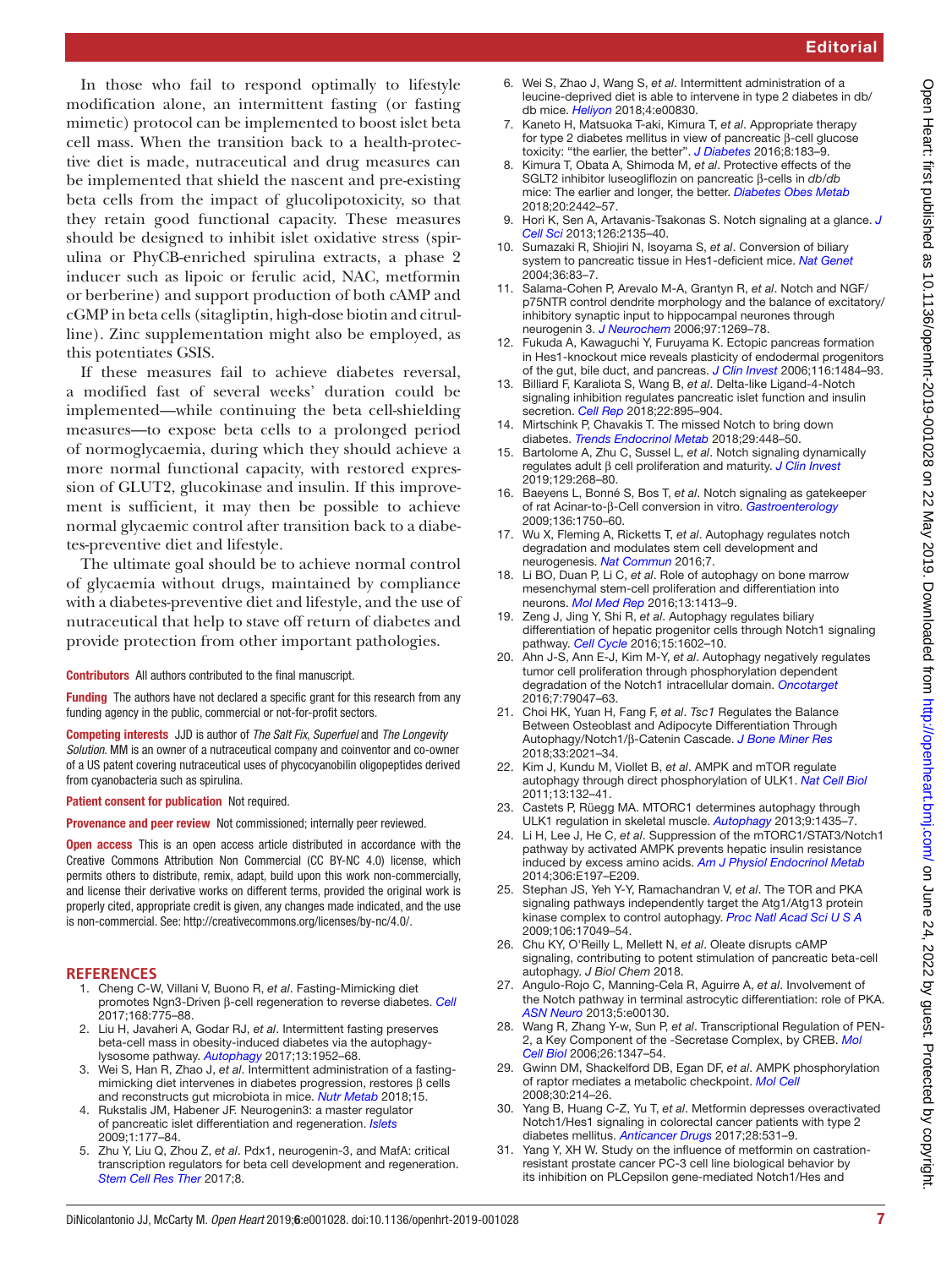androgen receptor signaling pathway. *Eur Rev Med Pharmacol Sci* 2017;21:1918–23.

- <span id="page-7-0"></span>32. Gregg B, Elghazi L, Alejandro EU, *et al*. Exposure of mouse embryonic pancreas to metformin enhances the number of pancreatic progenitors. *[Diabetologia](http://dx.doi.org/10.1007/s00125-014-3379-5)* 2014;57:2566–75.
- <span id="page-7-1"></span>33. Alejandro EU, Gregg B, Blandino-Rosano M, *et al*. Natural history of β-cell adaptation and failure in type 2 diabetes. *[Mol Aspects Med](http://dx.doi.org/10.1016/j.mam.2014.12.002)* 2015;42:19–41.
- <span id="page-7-6"></span>34. Poitout V, Amyot J, Semache M, *et al*. Glucolipotoxicity of the pancreatic beta cell. *[Biochim Biophys Acta](http://dx.doi.org/10.1016/j.bbalip.2009.08.006)* 2010;1801:289–98.
- <span id="page-7-2"></span>35. Kaneto H, Matsuoka T-aki. Role of pancreatic transcription factors in maintenance of mature β-cell function. *[Int J Mol Sci](http://dx.doi.org/10.3390/ijms16036281)* 2015;16:6281–97.
- <span id="page-7-5"></span>36. —————–, Miyatsuka T, Kawamori D, *et al*. PDX-1 and MafA Play a Crucial Role in Pancreatic & beta;-Cell Differentiation and Maintenance of Mature β-Cell Function. *[Endocr J](http://dx.doi.org/10.1507/endocrj.K07E-041)* 2008;55:235–52.
- <span id="page-7-3"></span>37. Matschinsky FM, Collins HW. Essential biochemical design features of the fuel-sensing system in pancreatic β-cells. *[Chem Biol](http://dx.doi.org/10.1016/S1074-5521(97)90068-5)* 1997;4:249–57.
- <span id="page-7-4"></span>38. Matschinsky F, Liang Y, Kesavan P, *et al*. Glucokinase as pancreatic beta cell glucose sensor and diabetes gene. *[J Clin Invest](http://dx.doi.org/10.1172/JCI116809)* 1993;92:2092–8.
- <span id="page-7-7"></span>39. Yuan H, Lu Y, Huang X, *et al*. Suppression of NADPH oxidase 2 substantially restores glucose-induced dysfunction of pancreatic NIT-1 cells. *[FEBS J](http://dx.doi.org/10.1111/j.1742-4658.2010.07911.x)* 2010;277:5061–71.
- <span id="page-7-11"></span>40. —————–, Zhang X, Huang X, *et al*. NADPH oxidase 2-derived reactive oxygen species mediate FFAs-Induced dysfunction and apoptosis of β-cells via JNK, p38 MAPK and p53 pathways. *[PLoS](http://dx.doi.org/10.1371/journal.pone.0015726)  [One](http://dx.doi.org/10.1371/journal.pone.0015726)* 2010;5:e15726.
- 41. Mohammed AM, Kowluru A. Activation of apocynin-sensitive NADPH oxidase (Nox2) activity in INS-1 832/13 cells under glucotoxic conditions. *[Islets](http://dx.doi.org/10.4161/isl.25058)* 2013;5:129–31.
- 42. Kowluru A, Kowluru RA. Phagocyte-like NADPH oxidase [Nox2] in cellular dysfunction in models of glucolipotoxicity and diabetes. *[Biochem Pharmacol](http://dx.doi.org/10.1016/j.bcp.2014.01.017)* 2014;88:275–83.
- 43. Sato Y, Fujimoto S, Mukai E, *et al*. Palmitate induces reactive oxygen species production and β-cell dysfunction by activating nicotinamide adenine dinucleotide phosphate oxidase through Src signaling. *[J Diabetes Investig](http://dx.doi.org/10.1111/jdi.12124)* 2014;5:19–26.
- 44. Sidarala V, Veluthakal R, Syeda K, *et al*. Phagocyte-like NADPH oxidase (Nox2) promotes activation of p38MAPK in pancreatic β-cells under glucotoxic conditions: evidence for a requisite role of Ras-related C3 botulinum toxin substrate 1 (Rac1). *[Biochem](http://dx.doi.org/10.1016/j.bcp.2015.04.001)  [Pharmacol](http://dx.doi.org/10.1016/j.bcp.2015.04.001)* 2015;95:301–10.
- 45. Koulajian K, Desai T, Liu GC, *et al*. NADPH oxidase inhibition prevents beta cell dysfunction induced by prolonged elevation of oleate in rodents. *[Diabetologia](http://dx.doi.org/10.1007/s00125-013-2858-4)* 2013;56:1078–87.
- <span id="page-7-8"></span>46. Veluthakal R, Tunduguru R, Arora DK, *et al*. Vav2, a guanine nucleotide exchange factor for Rac1, regulates glucosestimulated insulin secretion in pancreatic beta cells. *[Diabetologia](http://dx.doi.org/10.1007/s00125-015-3707-4)* 2015;58:2573–81.
- 47. Yoder SM, Dineen SL, Wang Z, *et al*. Yes, a Src family kinase, is a proximal glucose-specific activator of cell division cycle control protein 42 (Cdc42) in pancreatic islet β cells. *[J Biol Chem](http://dx.doi.org/10.1074/jbc.M114.559328)* 2014;289:11476–87.
- <span id="page-7-9"></span>48. Fujiwara K, Maekawa F, Yada T. Oleic acid interacts with GPR40 to induce Ca<sup>2+</sup> signaling in rat islet β-cells: mediation by PLC and L-type Ca 2+ channel and link to insulin release. *[Am J Physiol](http://dx.doi.org/10.1152/ajpendo.00035.2005)  [Endocrinol Metab](http://dx.doi.org/10.1152/ajpendo.00035.2005)* 2005;289:E670–E677.
- 49. Yamada H, Yoshida M, Ito K, *et al*. Potentiation of glucosestimulated insulin secretion by the GPR40–PLC–TRPC pathway in pancreatic β-cells. *[Sci Rep](http://dx.doi.org/10.1038/srep25912)* 2016;6.
- <span id="page-7-10"></span>50. Kowluru A. Friendly, and not so friendly, roles of Rac1 in islet β-cell function: lessons learnt from pharmacological and molecular biological approaches. *[Biochem Pharmacol](http://dx.doi.org/10.1016/j.bcp.2011.01.013)* 2011;81:965–75.
- <span id="page-7-16"></span>51. Hou N, Torii S, Saito N, *et al*. Reactive oxygen species-mediated pancreatic β-cell death is regulated by interactions between stressactivated protein kinases, p38 and c-Jun N-terminal kinase, and mitogen-activated protein kinase phosphatases. *[Endocrinology](http://dx.doi.org/10.1210/en.2007-0988)* 2008;149:1654–65.
- <span id="page-7-12"></span>52. Solinas G, Naugler W, Galimi F, *et al*. Saturated fatty acids inhibit induction of insulin gene transcription by JNK-mediated phosphorylation of insulin-receptor substrates. *[Proc Natl Acad Sci](http://dx.doi.org/10.1073/pnas.0607626103)  [U S A](http://dx.doi.org/10.1073/pnas.0607626103)* 2006;103:16454–9.
- <span id="page-7-13"></span>53. Kitamura T, Nakae J, Kitamura Y, *et al*. The forkhead transcription factor Foxo1 links insulin signaling to Pdx1 regulation of pancreatic β cell growth. *[J Clin Invest](http://dx.doi.org/10.1172/JCI200216857)* 2002;110:1839–47.
- 54. —————–. The role of FOXO1 in β-cell failure and type 2 diabetes mellitus. *[Nat Rev Endocrinol](http://dx.doi.org/10.1038/nrendo.2013.157)* 2013;9:615–23.
- 55. Wong JC, Vo V, Gorjala P, *et al*. Pancreatic-β-cell survival and proliferation are promoted by protein kinase G type  $I\alpha$ and downstream regulation of Akt/FoxO1. *[Diab Vasc Dis Res](http://dx.doi.org/10.1177/1479164117713947)* 2017;14:434–49.
- <span id="page-7-14"></span>56. Kawamori D, Kajimoto Y, Kaneto H, *et al*. Oxidative stress induces nucleo-cytoplasmic translocation of pancreatic transcription factor PDX-1 through activation of c-Jun NH2-terminal kinase. *[Diabetes](http://dx.doi.org/10.2337/diabetes.52.12.2896)* 2003;52:2896–904.
- 57. Kaneto H, Kawamori D, Matsuoka T-aki, *et al*. Oxidative Stress and Pancreatic ??-Cell Dysfunction. *[Am J Ther](http://dx.doi.org/10.1097/01.mjt.0000178773.31525.c2)* 2005;12:529–33.
- 58. Kawamori D, Kaneto H, Nakatani Y, *et al*. The forkhead transcription factor Foxo1 bridges the JNK pathway and the transcription factor PDX-1 through its intracellular translocation. *[J Biol Chem](http://dx.doi.org/10.1074/jbc.M508510200)* 2006;281:1091–8.
- <span id="page-7-15"></span>59. Harmon JS, Stein R, Robertson RP. Oxidative stress-mediated, post-translational loss of MafA protein as a contributing mechanism to loss of insulin gene expression in glucotoxic beta cells. *[J Biol](http://dx.doi.org/10.1074/jbc.M410345200)  [Chem](http://dx.doi.org/10.1074/jbc.M410345200)* 2005;280:11107–13.
- 60. Matsuoka T-a, Kaneto H, Miyatsuka T, *et al*. Regulation of MafA Expression in Pancreatic -Cells in db/db Mice With Diabetes. *[Diabetes](http://dx.doi.org/10.2337/db08-0693)* 2010;59:1709–20.
- <span id="page-7-17"></span>61. Furman B, Ong WK, Pyne NJ. Cyclic AMP signaling in pancreatic islets. *Adv Exp Med Biol* 2010;654:281–304.
- <span id="page-7-18"></span>62. Seino S, Takahashi H, Fujimoto W, *et al*. Roles of cAMP signalling in insulin granule exocytosis. *[Diabetes Obes Metab](http://dx.doi.org/10.1111/j.1463-1326.2009.01108.x)* 2009;11(Suppl 4):180–8.
- 63. Chepurny OG, Kelley GG, Dzhura I, *et al*. PKA-dependent potentiation of glucose-stimulated insulin secretion by Epac activator 8-pCPT-2′- *O* -Me-cAMP-AM in human islets of Langerhans. *[Am J Physiol Endocrinol Metab](http://dx.doi.org/10.1152/ajpendo.00630.2009)* 2010;298:E622–E633.
- 64. Kai AKL, Lam AKM, Chen Y, *et al*. Exchange protein activated by cAMP 1 (*Epac1*)-deficient mice develop β-cell dysfunction and metabolic syndrome. *[FASEB J](http://dx.doi.org/10.1096/fj.13-230433)* 2013;27:4122–35.
- 65. Yosida M, Dezaki K, Uchida K, *et al*. Involvement of cAMP/ EPAC/TRPM2 activation in glucose- and incretin-induced insulin secretion. *[Diabetes](http://dx.doi.org/10.2337/db13-1868)* 2014;63:3394–403.
- 66. Kang G, Chepurny OG, Malester B, *et al*. cAMP sensor Epac as a determinant of ATP-sensitive potassium channel activity in human pancreatic β cells and rat INS-1 cells. *[J Physiol](http://dx.doi.org/10.1113/jphysiol.2006.107391)* 2006;573:595–609.
- 67. Leech CA, Chepurny OG, Holz GG. Epac2-dependent Rap1 activation and the control of islet insulin secretion by glucagon-like peptide-1. *Vitam Horm* 2010;84:279–302.
- <span id="page-7-19"></span>68. Dalle S, Quoyer J, Varin E, *et al*. Roles and regulation of the transcription factor CREB in pancreatic β -cells. *[Curr Mol](http://dx.doi.org/10.2174/1874467211104030187)  [Pharmacol](http://dx.doi.org/10.2174/1874467211104030187)* 2011;4:187–95.
- 69. Liu B, Barbosa-Sampaio H, Jones PM, *et al*. The CaMK4/CREB/ IRS-2 cascade stimulates proliferation and inhibits apoptosis of β-cells. *[PLoS One](http://dx.doi.org/10.1371/journal.pone.0045711)* 2012;7:e45711.
- 70. Pugazhenthi S, Qin L, Bouchard R. Dipeptidyl peptidase-4 inhibition in diabetic rats leads to activation of the transcription factor CREB in β-cells. *[Eur J Pharmacol](http://dx.doi.org/10.1016/j.ejphar.2015.02.024)* 2015;755:42–9.
- <span id="page-7-20"></span>71. McCarty MF, DiNicolantonio JJ. Acarbose, lente carbohydrate, and prebiotics promote metabolic health and longevity by stimulating intestinal production of GLP-1. *[Open Heart](http://dx.doi.org/10.1136/openhrt-2014-000205)* 2015;2:e000205.
- 72. Janardhan S, Sastry G. Dipeptidyl peptidase IV inhibitors: a new paradigm in type 2 diabetes treatment. *[Curr Drug Targets](http://dx.doi.org/10.2174/1389450115666140311102638)* 2014;15:600–21.
- 73. Htike ZZ, Zaccardi F, Papamargaritis D, *et al*. Efficacy and safety of glucagon-like peptide-1 receptor agonists in type 2 diabetes: a systematic review and mixed-treatment comparison analysis. *[Diabetes Obes Metab](http://dx.doi.org/10.1111/dom.12849)* 2017;19:524–36.
- <span id="page-7-21"></span>74. Xu G, Kaneto H, Laybutt DR, *et al*. Downregulation of GLP-1 and GIP receptor expression by hyperglycemia: possible contribution to impaired incretin effects in diabetes. *[Diabetes](http://dx.doi.org/10.2337/db06-1033)* 2007;56:1551–8.
- <span id="page-7-22"></span>75. Undank S, Kaiser J, Sikimic J, *et al*. Atrial natriuretic peptide affects stimulus-secretion coupling of pancreatic β-cells. *[Diabetes](http://dx.doi.org/10.2337/db17-0392)* 2017;66:2840–8.
- <span id="page-7-23"></span>76. Nano J, Muka T, Cepeda M, *et al*. Association of circulating total bilirubin with the metabolic syndrome and type 2 diabetes: a systematic review and meta-analysis of observational evidence. *[Diabetes Metab](http://dx.doi.org/10.1016/j.diabet.2016.06.002)* 2016;42:389–97.
- 77. Abbasi A, Deetman PE, Corpeleijn E, *et al*. Bilirubin as a potential causal factor in type 2 diabetes risk: a Mendelian randomization study. *[Diabetes](http://dx.doi.org/10.2337/db14-0228)* 2015;64:1459–69.
- 78. Jung CH, Lee MJ, Kang YM, *et al*. Higher serum bilirubin level as a protective factor for the development of diabetes in healthy Korean men: a 4year retrospective longitudinal study. *[Metabolism](http://dx.doi.org/10.1016/j.metabol.2013.09.011)* 2014;63:87–93.
- <span id="page-7-24"></span>79. Ikeda N, Inoguchi T, Sonoda N, *et al*. Biliverdin protects against the deterioration of glucose tolerance in db/db mice. *[Diabetologia](http://dx.doi.org/10.1007/s00125-011-2197-2)* 2011;54:2183–91.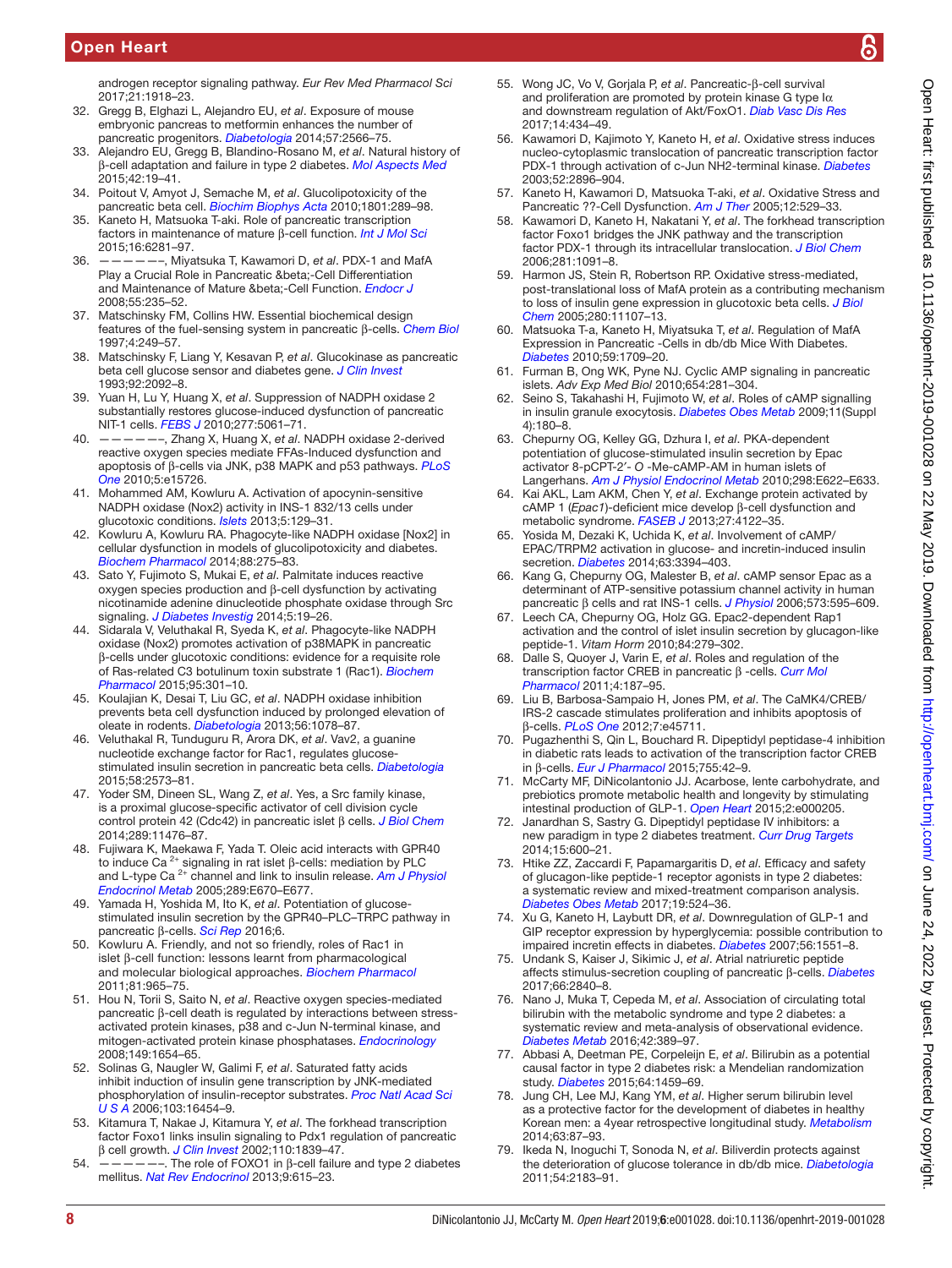- <span id="page-8-0"></span>81. Zheng J, Inoguchi T, Sasaki S, *et al*. Phycocyanin and phycocyanobilin from *Spirulina platensis* protect against diabetic nephropathy by inhibiting oxidative stress. *[Am J Physiol Regul](http://dx.doi.org/10.1152/ajpregu.00648.2011)  [Integr Comp Physiol](http://dx.doi.org/10.1152/ajpregu.00648.2011)* 2013;304:R110–R120.
- 82. Romay C, Gonzalez R, Ledon N, *et al*. Rimbau V. C-phycocyanin: a biliprotein with antioxidant, anti-inflammatory and neuroprotective effects. *[Curr Protein Pept Sci](http://dx.doi.org/10.2174/1389203033487216)* 2003;4:207–16.
- 83. Liu Q, Huang Y, Zhang R, *et al*. Medical application of Spirulina platensis derived C-phycocyanin. *Evid Based Complement Alternat Med* 2016;2016.
- 84. Huang H, Liao D, Pu R, *et al*. Quantifying the effects of Spirulina supplementation on plasma lipid and glucose concentrations, body weight, and blood pressure. *[Diabetes Metab Syndr Obes](http://dx.doi.org/10.2147/DMSO.S185672)* 2018;11:729–42.
- <span id="page-8-1"></span>85. McCarty MF, Barroso-Aranda J, Contreras F. NAPDH oxidase mediates glucolipotoxicity-induced beta cell dysfunction – clinical implications. *[Med Hypotheses](http://dx.doi.org/10.1016/j.mehy.2008.09.062)* 2010;74:596–600.
- <span id="page-8-2"></span>86. McCarty M. Supplementation with phycocyanobilin, citrulline, taurine, and Supranutritional doses of folic acid and Biotin— Potential for preventing or slowing the progression of diabetic complications. *[Healthcare](http://dx.doi.org/10.3390/healthcare5010015)* 2017;5.
- 87. Zhu B, Wu X, Bi Y, *et al*. Effect of bilirubin concentration on the risk of diabetic complications: a meta-analysis of epidemiologic studies. *[Sci Rep](http://dx.doi.org/10.1038/srep41681)* 2017;7.
- <span id="page-8-3"></span>88. Dinkova-Kostova AT, Talalay P. Direct and indirect antioxidant properties of inducers of cytoprotective proteins. *Mol Nutr Food Res* 2008;52(Suppl 1):S128–S138.
- <span id="page-8-4"></span>89. Yang Y, Wang W, Liu Y, *et al*. α-lipoic acid inhibits high glucose-induced apoptosis in HIT-T15 cells. *[Dev Growth Differ.](http://dx.doi.org/10.1111/j.1440-169X.2012.01356.x)* 2012;54:557–65.
- 90. Koh G, Yang E-J, Kim M-K, *et al*. Alpha-lipoic acid treatment reverses 2-deoxy-D-ribose-induced oxidative damage and suppression of insulin expression in pancreatic beta-cells. *[Biol](http://dx.doi.org/10.1248/bpb.b13-00292)  [Pharm Bull](http://dx.doi.org/10.1248/bpb.b13-00292)* 2013;36:1570–6.
- 91. Nobakht-Haghighi N, Rahimifard M, Baeeri M, *et al*. Regulation of aging and oxidative stress pathways in aged pancreatic islets using alpha-lipoic acid. *[Mol Cell Biochem](http://dx.doi.org/10.1007/s11010-018-3363-3)* 2018;449:267–76.
- 92. Roy S, Metya SK, Sannigrahi S, *et al*. Treatment with ferulic acid to rats with streptozotocin-induced diabetes: effects on oxidative stress, pro-inflammatory cytokines, and apoptosis in the pancreatic β cell. *[Endocrine](http://dx.doi.org/10.1007/s12020-012-9868-8)* 2013;44:369–79.
- <span id="page-8-5"></span>93. Wild AC, Moinova HR, Mulcahy RT. Regulation of γ-Glutamylcysteine synthetase subunit gene expression by the transcription factor Nrf2. *[J Biol Chem](http://dx.doi.org/10.1074/jbc.274.47.33627)* 1999;274:33627–36.
- 94. Lee J-S, Surh Y-J. Nrf2 as a novel molecular target for chemoprevention. *[Cancer Letters](http://dx.doi.org/10.1016/j.canlet.2004.09.042)* 2005;224:171–84.
- <span id="page-8-6"></span>95. Arthur JR. The glutathione peroxidases. *[Cell Mol Life Sci](http://dx.doi.org/10.1007/PL00000664)* 2001;57:1825–35.
- 96. Dickinson DA, Forman HJ. Glutathione in defense and signaling: lessons from a small thiol. *Ann N Y Acad Sci* 2002;973:488–504.
- 97. Shelton MD, Chock PB, Mieyal JJ. Glutaredoxin: Role in Reversible Protein *S* -Glutathionylation and Regulation of Redox Signal Transduction and Protein Translocation. *[Antioxid Redox Signal](http://dx.doi.org/10.1089/ars.2005.7.348)* 2005;7:348–66.
- <span id="page-8-7"></span>98. Dodd S, Dean O, Copolov DL, *et al*. *N* -acetylcysteine for antioxidant therapy: pharmacology and clinical utility. *[Expert Opin](http://dx.doi.org/10.1517/14728220802517901)  [Biol Ther](http://dx.doi.org/10.1517/14728220802517901)* 2008;8:1955–62.
- 99. Droge W, Kinscherf R, Hildebrandt W, *et al*. The deficit in low molecular weight thiols as a target for antiageing therapy. *[Curr Drug](http://dx.doi.org/10.2174/1389450110607011505) [Targets](http://dx.doi.org/10.2174/1389450110607011505)* 2006;7:1505–12.
- 100. Sekhar RV, McKay SV, Patel SG, *et al*. Glutathione synthesis is diminished in patients with uncontrolled diabetes and restored by dietary supplementation with cysteine and glycine. *[Diabetes Care](http://dx.doi.org/10.2337/dc10-1006)* 2011;34:162–7.
- <span id="page-8-8"></span>101. Tanaka Y, Gleason CE, Tran POT, *et al*. Prevention of glucose toxicity in HIT-T15 cells and Zucker diabetic fatty rats by antioxidants. *[Proc Natl Acad Sci U S A](http://dx.doi.org/10.1073/pnas.96.19.10857)* 1999;96:10857–62.
- 102. Kaneto H, Kajimoto Y, Miyagawa J, *et al*. Beneficial effects of antioxidants in diabetes: possible protection of pancreatic betacells against glucose toxicity. *[Diabetes](http://dx.doi.org/10.2337/diabetes.48.12.2398)* 1999;48:2398–406.
- <span id="page-8-9"></span>103. DiNicolantonio JJ, OKeefe JH, McCarty MF. Boosting endogenous production of vasoprotective hydrogen sulfide via supplementation with taurine and N-acetylcysteine: a novel way to promote cardiovascular health. *[Open Heart](http://dx.doi.org/10.1136/openhrt-2017-000600)* 2017;4:e000600.
- <span id="page-8-10"></span>104. Okamoto M, Ishizaki T, Kimura T. Protective effect of hydrogen sulfide on pancreatic beta-cells. *[Nitric Oxide](http://dx.doi.org/10.1016/j.niox.2014.11.007)* 2015;46:32–6.
- 105. —————–, Yamaoka M, Takei M, *et al*. Endogenous hydrogen sulfide protects pancreatic beta-cells from a high-fat diet-induced

glucotoxicity and prevents the development of type 2 diabetes. *[Biochem Biophys Res Commun](http://dx.doi.org/10.1016/j.bbrc.2013.11.023)* 2013;442:227–33.

- 106. Mao Z, Huang Y, Zhang Z, *et al*. Pharmacological levels of hydrogen sulfide inhibit oxidative cell injury through regulating the redox state of thioredoxin. *Free Radic Biol Med* 2019.
- <span id="page-8-11"></span>107. Shalev A. Lack of Txnip protects β-cells against glucotoxicity: Figure 1. *[Biochem Soc Trans](http://dx.doi.org/10.1042/BST0360963)* 2008;36:963–5.
- 108. Rani S, Mehta JP, Barron N, *et al*. Decreasing TXNIP mRNA and protein levels in pancreatic MIN6 cells reduces reactive oxygen species and restores glucose regulated insulin secretion. *[Cell](http://dx.doi.org/10.1159/000315086)  [Physiol Biochem](http://dx.doi.org/10.1159/000315086)* 2010;25:667–74.
- <span id="page-8-12"></span>109. Cha-Molstad H, Saxena G, Chen J, *et al*. Glucose-stimulated expression of Txnip is mediated by carbohydrate response element-binding protein, p300, and histone H4 acetylation in pancreatic beta cells. *[J Biol Chem](http://dx.doi.org/10.1074/jbc.M109.010504)* 2009;284:16898–905.
- <span id="page-8-13"></span>110. Kawaguchi T, Osatomi K, Yamashita H, *et al*. Mechanism for fatty acid "sparing" effect on glucose-induced transcription: regulation of carbohydrate-responsive element-binding protein by AMPactivated protein kinase. *J Biol Chem* 2002;277:3829–35.
- 111. Shaked M, Ketzinel-Gilad M, Cerasi E, *et al*. AMP-activated protein kinase (AMPK) mediates nutrient regulation of thioredoxininteracting protein (TXNIP) in pancreatic beta-cells. *[PLoS One](http://dx.doi.org/10.1371/journal.pone.0028804)* 2011;6:e28804.
- <span id="page-8-14"></span>112. Masini M, Anello M, Bugliani M, *et al*. Prevention by metformin of alterations induced by chronic exposure to high glucose in human islet beta cells is associated with preserved ATP/ADP ratio. *[Diabetes Res Clin Pract](http://dx.doi.org/10.1016/j.diabres.2013.12.031)* 2014;104:163–70.
- 113. Baidwan S, Chekuri A, Hynds DL, *et al*. Glucotoxicity promotes aberrant activation and mislocalization of Ras-related C3 botulinum toxin substrate 1 [Rac1] and metabolic dysfunction in pancreatic islet β-cells: reversal of such metabolic defects by metformin. *[Apoptosis](http://dx.doi.org/10.1007/s10495-017-1409-8)* 2017;22:1380–93.
- <span id="page-8-15"></span>114. Bunck MC, Corner A, Eliasson B, *et al*. Effects of Exenatide on Measures of -Cell Function After 3 Years in Metformin-Treated Patients With Type 2 Diabetes. *[Diabetes Care](http://dx.doi.org/10.2337/dc11-0291)* 2011;34:2041–7.
- 115. van Raalte DH, Bunck MC, Smits MM, *et al*. Exenatide improves β-cell function up to 3 years of treatment in patients with type 2 diabetes: a randomised controlled trial. *[Eur J Endocrinol](http://dx.doi.org/10.1530/EJE-16-0286)* 2016;175:345–52.
- 116. Alamshah A, McGavigan AK, Spreckley E, *et al*. L-arginine promotes gut hormone release and reduces food intake in rodents. *[Diabetes Obes Metab](http://dx.doi.org/10.1111/dom.12644)* 2016;18:508–18.
- <span id="page-8-16"></span>117. Vesely D. Biotin enhances guanylate cyclase activity. *[Science](http://dx.doi.org/10.1126/science.6123152)* 1982;216:1329–30.
- 118. —————–, Wormser H, bramson H. Biotin analogs activate guanylate cyclase. *[Mol Cell Biochem](http://dx.doi.org/10.1007/BF00222480)* 1984;60:109–14.
- <span id="page-8-17"></span>119. Watanabe-Kamiyama M, Kamiyama S, Horiuchi K, *et al*. Antihypertensive effect of biotin in stroke-prone spontaneously hypertensive rats. *[Br J Nutr](http://dx.doi.org/10.1017/S0007114507841122)* 2008;99:756–63.
- <span id="page-8-18"></span>120. Borboni P, Magnaterra R, Rabini RA, *et al*. Effect of biotin on glucokinase activity, mRNA expression and insulin release in cultured beta-cells. *[Acta Diabetol](http://dx.doi.org/10.1007/BF00569427)* 1996;33:154–8.
- 121. Furukawa Y. Enhancement of glucose-induced insulin secretion and modification of glucose metabolism by biotin]. *Nihon Rinsho* 1999;57:2261–9.
- 122. Lazo de la Vega-Monroy ML, Larrieta E, German MS, *et al*. Effects of biotin supplementation in the diet on insulin secretion, islet gene expression, glucose homeostasis and beta-cell proportion. *[J Nutr](http://dx.doi.org/10.1016/j.jnutbio.2012.03.020)  [Biochem](http://dx.doi.org/10.1016/j.jnutbio.2012.03.020)* 2013;24:169–77.
- 123. Tixi-Verdugo W, Contreras-Ramos J, Sicilia-Argumedo G, *et al*. Effects of biotin supplementation during the first week postweaning increases pancreatic islet area, beta-cell proportion, islets number, and beta-cell proliferation. *[J Med Food](http://dx.doi.org/10.1089/jmf.2017.0077)* 2018;21:274–81.
- 124. Vilches-Flores A, Tovar AR, Marin-Hernandez A, *et al*. Biotin increases glucokinase expression via soluble guanylate cyclase/ protein kinase G, adenosine triphosphate production and autocrine action of insulin in pancreatic rat islets. *[J Nutr Biochem](http://dx.doi.org/10.1016/j.jnutbio.2009.03.009)* 2010;21:606–12.
- 125. McCarty MF. cGMP may have trophic effects on beta cell function comparable to those of cAMP, implying a role for high-dose biotin in prevention/treatment of diabetes. *[Med Hypotheses](http://dx.doi.org/10.1016/j.mehy.2004.04.031)* 2006;66:323–8.
- <span id="page-8-19"></span>126. Maebashi M, Makino Y, Furukawa Y, *et al*. Therapeutic evaluation of the effect of biotin on hyperglycemia in patients with non-insulin dependent diabetes mellitus. *[J Clin Biochem Nutr](http://dx.doi.org/10.3164/jcbn.14.211)* 1993;14:211–8.
- 127. Zhang H, Osada K, Sone H, *et al*. Biotin administration improves the impaired glucose tolerance of streptozotocin-induced diabetic Wistar rats. *[J Nutr Sci Vitaminol](http://dx.doi.org/10.3177/jnsv.43.271)* 1997;43:271–80.
- 128. McCarty MF. In type 1 diabetics, high-dose biotin may compensate for low hepatic insulin exposure, promoting a more normal

**Editorial**